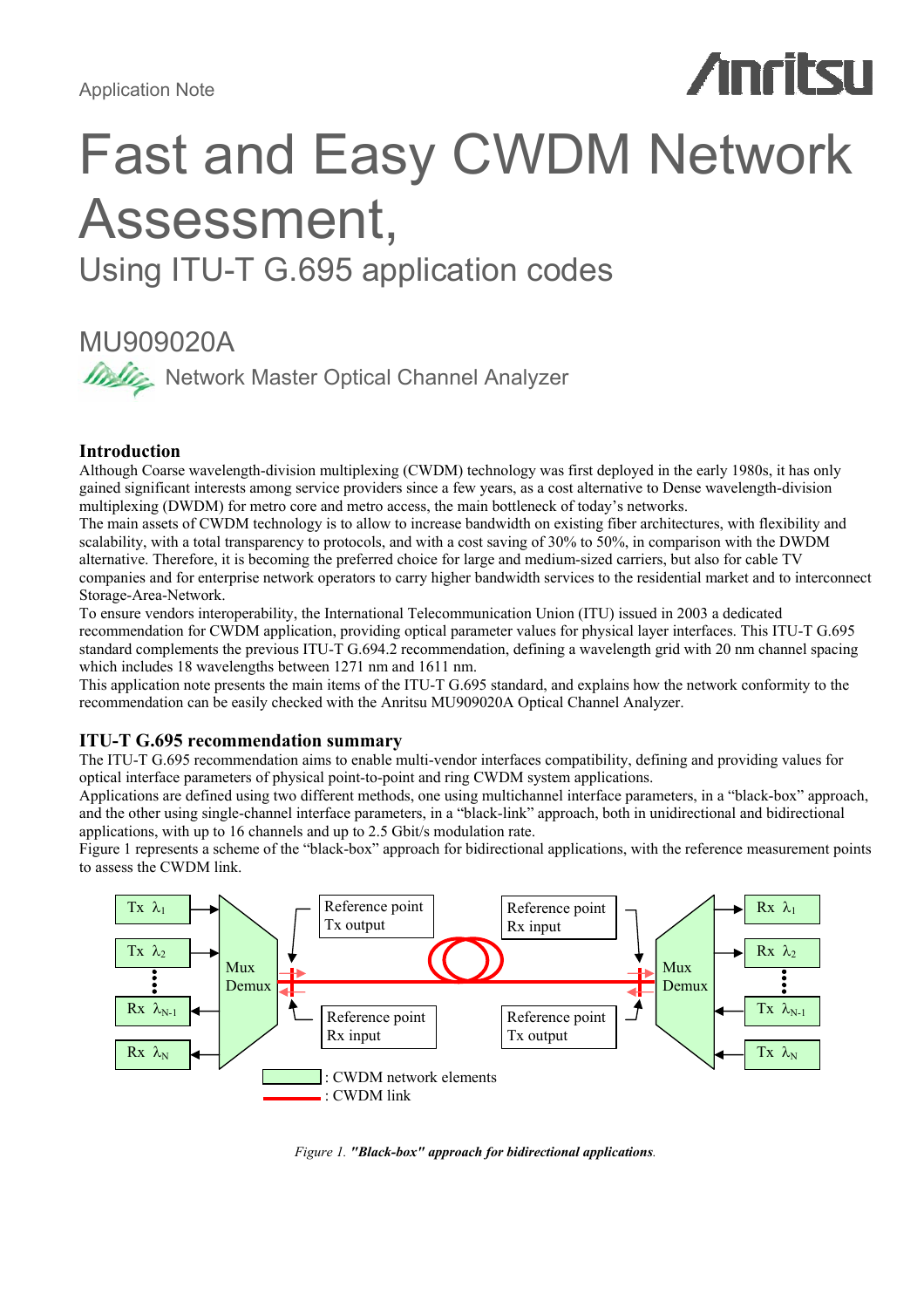Figure 2 represents a scheme of the linear "black-link" approach for bidirectional applications, which may include one or several Optical Add-Drop Multiplexers (OADMs), with the reference measurement points to assess the CWDM link.



*Figure 2. Linear"Black-link" approach for bidirectional applications.* 

Figure 3 represents a scheme of the ring "black-link" approach for bidirectional applications, with the reference measurement points to assess the CWDM link.



*Figure 3. Ring"Black-link" approach for bidirectional applications.* 

Based on these representations, the ITU-T G.695 recommendation defines application codes to identify the network, its implementation and architectural characteristics. The application code notation is constructed as follows: CnWx-ytz ,

where:

- **C** is the indicator of CWDM applications
- **n** is the maximum number of channels supported by the application code (4, 8, 12 or 16)
- **W** is a letter indicating the span distance such as:
	- **S** indicating short-haul (with a typical target distance up to 37 km)
	- **L** indicating long-haul. (with a typical target distance from 38 km to 90 km)
	- $\bf{x}$  is the maximum number of spans allowed within the application code ( $\bf{x}$  = 1 in this recommendation)
- **y** indicates the highest class of optical tributary signal supported:
	- **0** indicating up to NRZ 1.25G
	- **1** indicating up to NRZ 2.5G
- **t** is a placeholder letter indicating the configuration supported by the application code. In the current version of this recommendation, the only value used is **D** indicating that the application does not contain any optical amplifiers.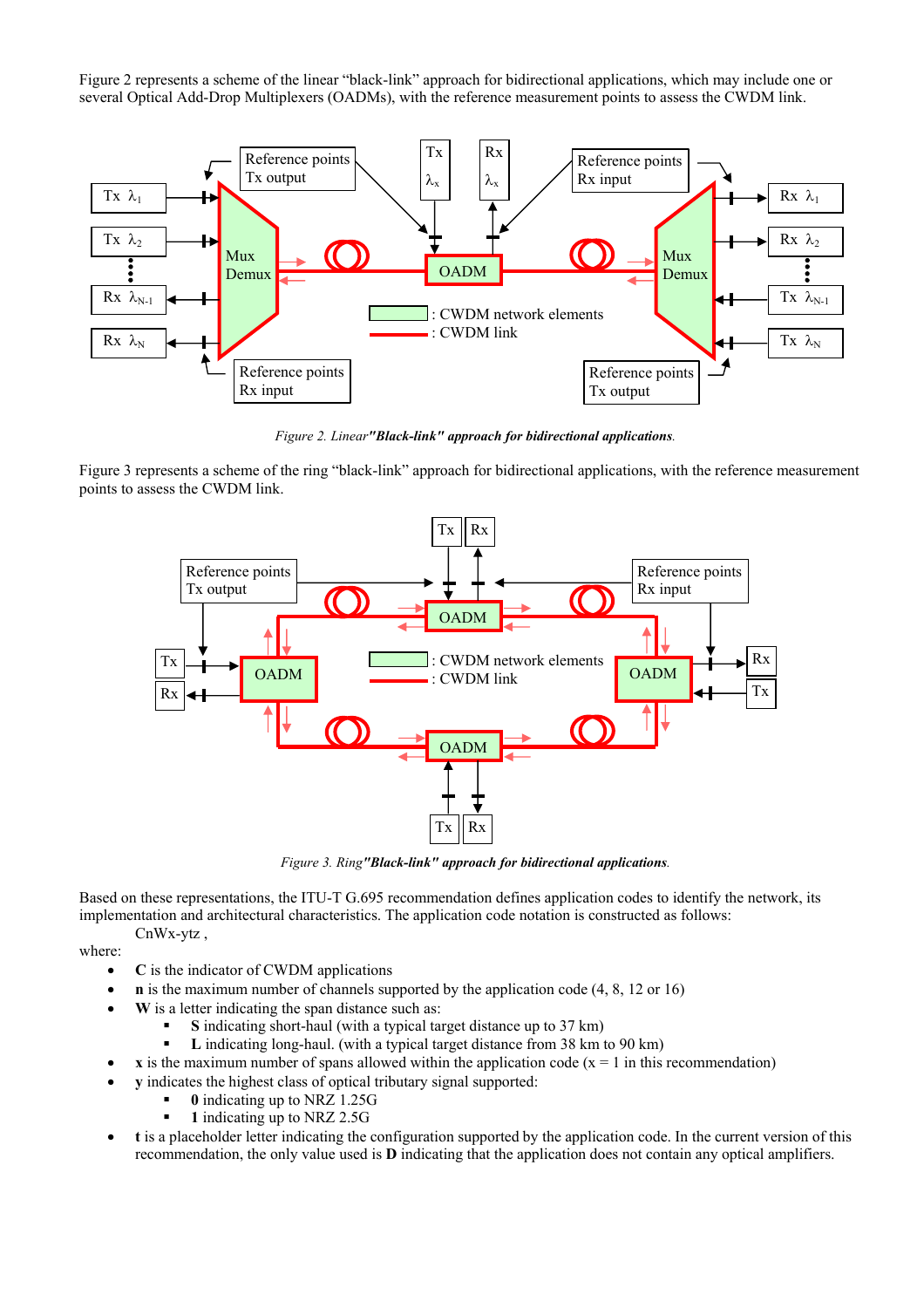- **z** indicates the fiber types, as follows:
	- **2** indicating G.652 fiber
	- **3** indicating G.653 fiber
	- **5** indicating G.655 fiber

A bidirectional system is indicated by the addition of the letter **B** at the front of the application code: B-CnWx-ytz. A system using the "black-link" approach is indicated by the addition of the letter **S** at the front of the application code: S-CnWx-ytz.

The following tables list the application code supported by ITU-T G.695 recommendation, and the associated parameters and values for CWDM applications. In table 1 are indicated the target distance, the maximum number of channels, the supported bit rate, the wavelength range and the maximum and minimum channel output power at Tx reference points, for each application code. In table 2 are indicated the maximum and minimum attenuation of the link, the maximum tolerated optical path penalty, the wavelength range and the maximum and minimum channel input power at Rx reference points, for each application code.

|                   |               |                |         |                | Minimum   |               |  |
|-------------------|---------------|----------------|---------|----------------|-----------|---------------|--|
| Class             |               | Maximum        |         | Maximum        | mean      | Central       |  |
|                   | Target        | number of      | Bit     | mean channel   | channel   | wavelength    |  |
|                   | distance (km) | channels       | rate    | output power   | output    | nm            |  |
|                   |               |                |         | dBm            | power dBm |               |  |
| $C4S1-1D2$        | 37            | $\overline{4}$ | 2.5     | 4.5            | $-3$      | 1531-1591     |  |
| C4S1-1D3          | 37            | $\overline{4}$ | 2.5     | 4.5            | $-3$      | 1531-1591     |  |
| $C4S1-1D5$        | 37            | $\overline{4}$ | 2.5     | 4.5            | $-3$      | 1531-1591     |  |
| C4L1-1D2          | 69            | $\overline{4}$ | 2.5     | 4.5            | -3        | 1531-1591     |  |
| $C4L1-1D3$        | 72            | $\overline{4}$ | $2.5\,$ | 4.5            | $-3$      | 1531-1591     |  |
| C4L1-1D5          | 72            | 4              | 2.5     | 4.5            | -3        | 1531-1591     |  |
| B-C4L1-0D2        | 90            | $\overline{4}$ | 1.25    | 5              | $\circ$   | 1531-1591     |  |
| B-C4L1-0D3        | 90            | 4              | 1.25    | 5              | 0         | 1531-1591     |  |
| $B-C4L1-1D2$      | 80            | $\overline{4}$ | 2.5     | 5              | 0         | 1531-1591     |  |
| B-C4L1-1D3        | 83            | 4              | 2.5     | 5              | 0         | 1531-1591     |  |
| B-C8L1-0D2        | 64            | 8              | 1.25    | $4^{\circ}$    | $-3.5$    | 1471-1611     |  |
| B-C8L1-0D3        | 64            | 8              | 1.25    | 4              | $-3.5$    | 1471-1611     |  |
| B-C8L1-1D2        | 55            | 8              | 2.5     | $\overline{4}$ | $-3.5$    | 1471-1611     |  |
| B-C8L1-1D3        | 58            | 8              | 2.5     | 4              | $-3.5$    | 1471-1611     |  |
| $C8L1-1D2$        | 55            | 8              | 2.5     | $\overline{4}$ | $-3.5$    | 1471-1611     |  |
| $CSS1-1D2$        | 27            | 8              | 2.5     | $\overline{4}$ | $-3.5$    | 1471-1611     |  |
| <b>B-C8S1-1D2</b> | 27            | 8              | 2.5     | $4^{\circ}$    | $-3.5$    | 1471-1611     |  |
|                   | 42            | 12             |         | 3.5            | $-4$      | 1291-1351     |  |
| B-C12L1-0D2       |               |                | 1.25    | 1.5            | -6        | 1471-1611     |  |
|                   | 38            | 12             | 2.5     | 3.5            | $-4$      | 1291-1351     |  |
| B-C12L1-1D2       |               |                |         | 1.5            | $-6$      | 1471-1611     |  |
|                   |               |                |         | 3.5            | -4        | 1311-1371     |  |
| C16S1-1D2         | 20            | 16             | 2.5     | 2.5            | $-5$      | 1391-1451     |  |
|                   |               |                |         | 1              | $-6.5$    | 1471-1611     |  |
|                   |               |                |         | 3.5            | $-4$      | 1311-1371     |  |
| B-C16S1-1D2       | 20            | 16             | 2.5     | $\overline{2}$ | -5        | 1391-1451     |  |
|                   |               |                |         | $\mathbf{1}$   | $-6.5$    | 1471-1611     |  |
|                   |               |                |         | 3.5            | $-4$      | 1311-1371     |  |
| C16L1-1D2         | 42            | 16             | 2.5     | 1.5            | -6        | 1391-1451     |  |
|                   |               |                |         | $-0.5$         | -8        | 1471-1611     |  |
|                   |               |                |         | 3.5            | $^{-4}$   | 1311-1371     |  |
| B-C16L1-1D2       | 42            | 16             | 2.5     | $1.5\,$        | $-6$      | 1391-1451     |  |
|                   |               |                |         | $-0.5$         | $-8$      | $1471 - 1611$ |  |
| S-C8S1-1D2        |               | 8              | 2.5     | 5              | 0         | 1471-1611     |  |
| $S - C8S1 - 1D3$  |               | 8              | 2.5     | 5              | 0         | 1471-1611     |  |
| S-C8S1-1D5        |               | 8              | 2.5     | 5              | 0         | 1471-1611     |  |
| $S-CSL1-1D2$      |               | 8              | 2.5     | 5              | 0         | 1471-1611     |  |
| S-C8L1-1D3        |               | 8              | 2.5     | 5              | 0         | 1471-1611     |  |
| $S-CSL1-1D5$      |               | 8              | 2.5     | 5              | 0         | 1471-1611     |  |

*Table 1. Application codes, physical layer parameters and values at Tx reference points*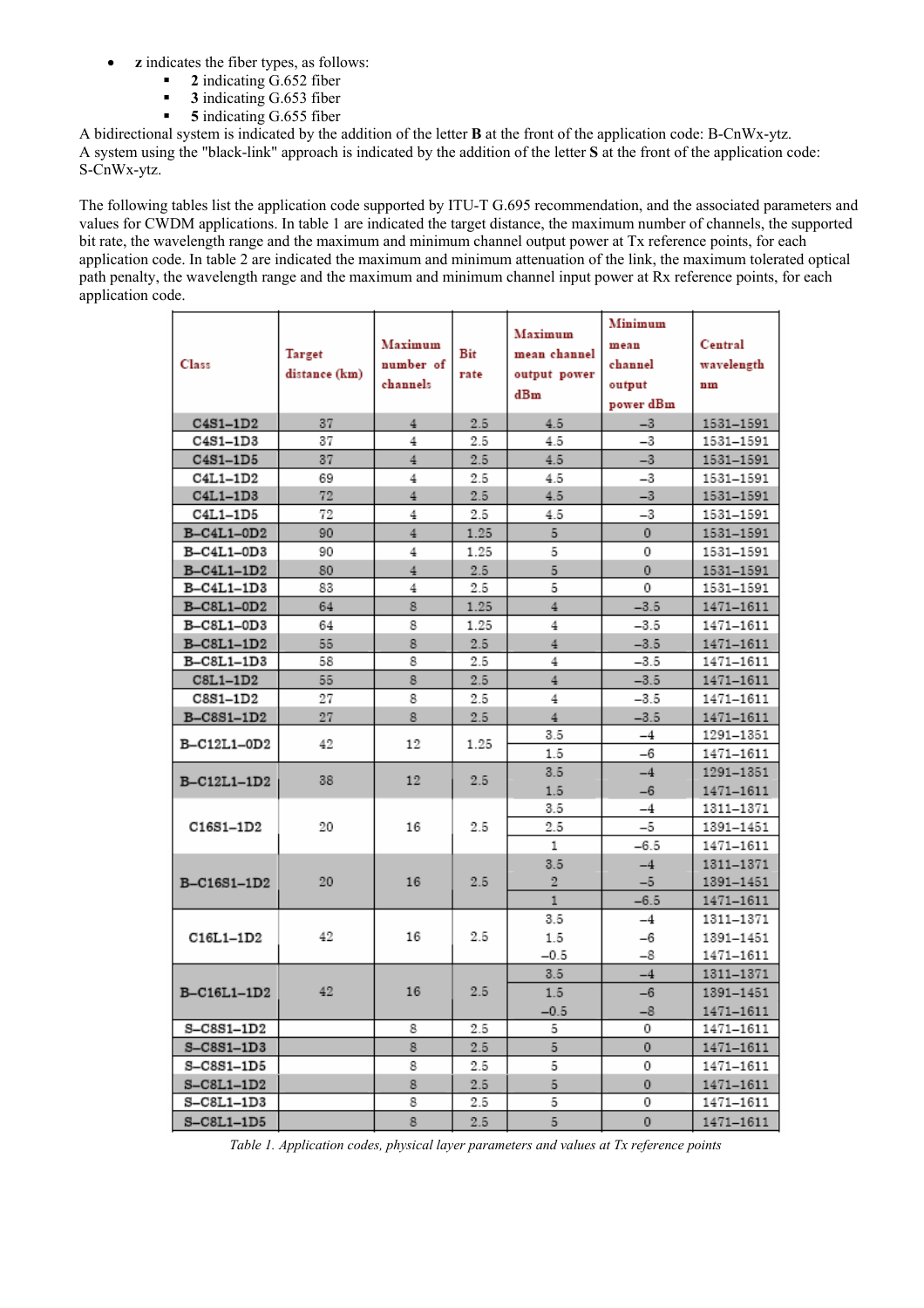|                   |               |             |                | Maximum      | Minimum     |                |  |
|-------------------|---------------|-------------|----------------|--------------|-------------|----------------|--|
|                   | Central       | Maximum     | Minimum        | mean         | mean        | Maximum        |  |
| Class             | wavelength    | attenuation | attenuation    | channel      | channel     | optical path   |  |
|                   | nm            | dВ          | dВ             | input power  | input power | penalty dB     |  |
|                   |               |             |                | dBm          | dBm         |                |  |
| $C4S1-1D2$        | 1531-1591     | 10.5        | 4              | 0.5          | $-13.5$     | 1.5            |  |
| C4S1-1D3          | 1531-1591     | 10.5        | 4              | 0.5          | $-13.5$     | 1.5            |  |
| $C4S1-1D5$        | 1531-1591     | 10.5        | $\overline{4}$ | 0.5          | $-13.5$     | 1.5            |  |
| C4L1-1D2          | 1531-1591     | 19.5        | 13             | $-8.5$       | $-22.5$     | 2.5            |  |
| C4L1-1D3          | 1531-1591     | 20.5        | 13             | $-8.5$       | $-23.5$     | 1.5            |  |
| C4L1-1D5          | 1531-1591     | 20.5        | 13             | $-8.5$       | $-23.5$     | 1.5            |  |
| B-C4L1-0D2        | 1531-1591     | 25.5        | 12             | $-7$         | $-25.5$     | 1.5            |  |
| B-C4L1-0D3        | 1531-1591     | 25.5        | 12             | -7           | $-25.5$     | 1.5            |  |
| B-C4L1-1D2        | 1531-1591     | 22.5        | 12             | $-7$         | $-22.5$     | 2.5            |  |
| B-C4L1-1D3        | 1531-1591     | 23.5        | 12             | $-7$         | $-23.5$     | 1.5            |  |
| B-C8L1-0D2        | 1471-1611     | 21          | 12             | $-8$         | $-24.5$     | 1.5            |  |
| B-C8L1-0D3        | 1471-1611     | 21          | 12             | -8           | $-24.5$     | 1.5            |  |
| $B - C8L1 - 1D2$  | 1471-1611     | 18          | 19             | $-8$         | $-21.5$     | 2.5            |  |
| B-C8L1-1D3        | 1471-1611     | 12          | 12             | $-8$         | $-22.5$     | 1.5            |  |
| $C8L1-1D2$        | 1471-1611     | 18          | 12             | $-8$         | $-21.5$     | 2.5            |  |
| $CSS1-1D2$        | 1471-1611     | 9           | 3              | $\mathbf{1}$ | $-12.5$     | 1.5            |  |
| <b>B-C8S1-1D2</b> | 1471-1611     | 9           | $\overline{3}$ | $\mathbf{1}$ | $-12.5$     | 1.5            |  |
| B-C12L1-0D2       | 1291-1351     | 20          | 11             | $-7.5$       | -24         | 1              |  |
|                   | 1471-1611     | 14.7        | 7              | $-5.5$       | $-20.7$     | $\mathbf{1}$   |  |
| B-C12L1-1D2       | 1291-1351     | 18          | 13.3           | $-7.5$       | $-22$       | $\mathbf{1}$   |  |
|                   | 1471-1611     | 11          | 7              | $-5.5$       | $-19.3$     | 1.5            |  |
|                   | 1311-1371     | 8.5         | 3.5            | 0            | $-12.5$     | 1              |  |
| C16S1-1D2         | 1391-1451     | 7.5         | 2.5            | 0            | $-12.5$     | 1              |  |
|                   | 1471-1611     | 6.5         | 0.5            | 0.5          | $-13$       | 1              |  |
|                   | 1311-1371     | 8.5         | 3.5            | $\Omega$     | $-12.5$     | $\mathbf{1}$   |  |
| B-C16S1-1D2       | 1391-1451     | 7.5         | 2.5            | $-0.5$       | $-12.5$     | $\mathbf{1}$   |  |
|                   | $1471 - 1611$ | 6.3         | 0.5            | 0.5          | $-122.8$    | $\mathbf{1}$   |  |
|                   | 1311-1371     | 18          | 11             | $-7.5$       | $-22$       | 1              |  |
| C16L1-1D2         | 1391-1451     | 15.8        | 9              | $-7.5$       | $-21.8$     | 1.5            |  |
|                   | 1471-1611     | 13.3        | 7              | $-7.5$       | $-21.3$     | 2              |  |
|                   | 1311-1371     | 18          | 11             | $-7.5$       | $-22$       | $\mathbf{1}$   |  |
| B-C16L1-1D2       | 1391-1451     | 15.8        | 9              | $-7.5$       | $-21.8$     | 1.5            |  |
|                   | 1471-1611     | 13.3        | 7              | $-7.5$       | $-21.3$     | $\overline{2}$ |  |
| S-C8S1-1D2        | 1471-1611     | 16.5        | 5              | 0            | $-18$       | 1.5            |  |
| $S-CSS1-1D3$      | 1471-1611     | 16.5        | 5              | 0            | $-18$       | 1.5            |  |
| S-C8S1-1D5        | 1471-1611     | 16.5        | 5              | 0            | $^{-18}$    | 1.5            |  |
| S-C8L1-1D2        | 1471-1611     | 25.5        | 14             | $-9$         | $-28$       | $2.5\,$        |  |
| S-C8L1-1D3        | 1471-1611     | 25.5        | 14             | $-9$         | $-28$       | 2.5            |  |
| $S-CSL1-1D5$      | 1471-1611     | 25.5        | 14             | $-9$         | $-28$       | 2.5            |  |

*Table 2. Application codes, physical layer parameters and values at Rx reference points* 

Checking these parameters and associated values enable to ensure compatibility of interfaces having the same application code and supplied by different vendors. It also defines the rules for the joint engineering necessary to interconnect aggregate interfaces with different application codes, taking a particular care with the critical parameters such as the Tx output power and the Rx input power, the central channel wavelengths, and bit rate coding.

As to the central channel wavelengths, the grid is defined in ITU-T G.694.2 recommendation, with 18 channels from 1271 nm to 1611 nm, with a 20 nm channel spacing. In addition to the parameters and values summarized in tables 1 and 2, ITU-T G.695 standard recommends a maximum central wavelength deviation of  $\pm$  6.5 nm with regard to G.694.2 grid. As low-cost uncooled distributed-feedback (DFB) lasers are deployed in CWDM networks, with large centering tolerances at nominal temperature and big thermal drift on operating temperature range, the measurement of channels wavelength deviation with temperature is highly recommended to prevent network breakdown issues.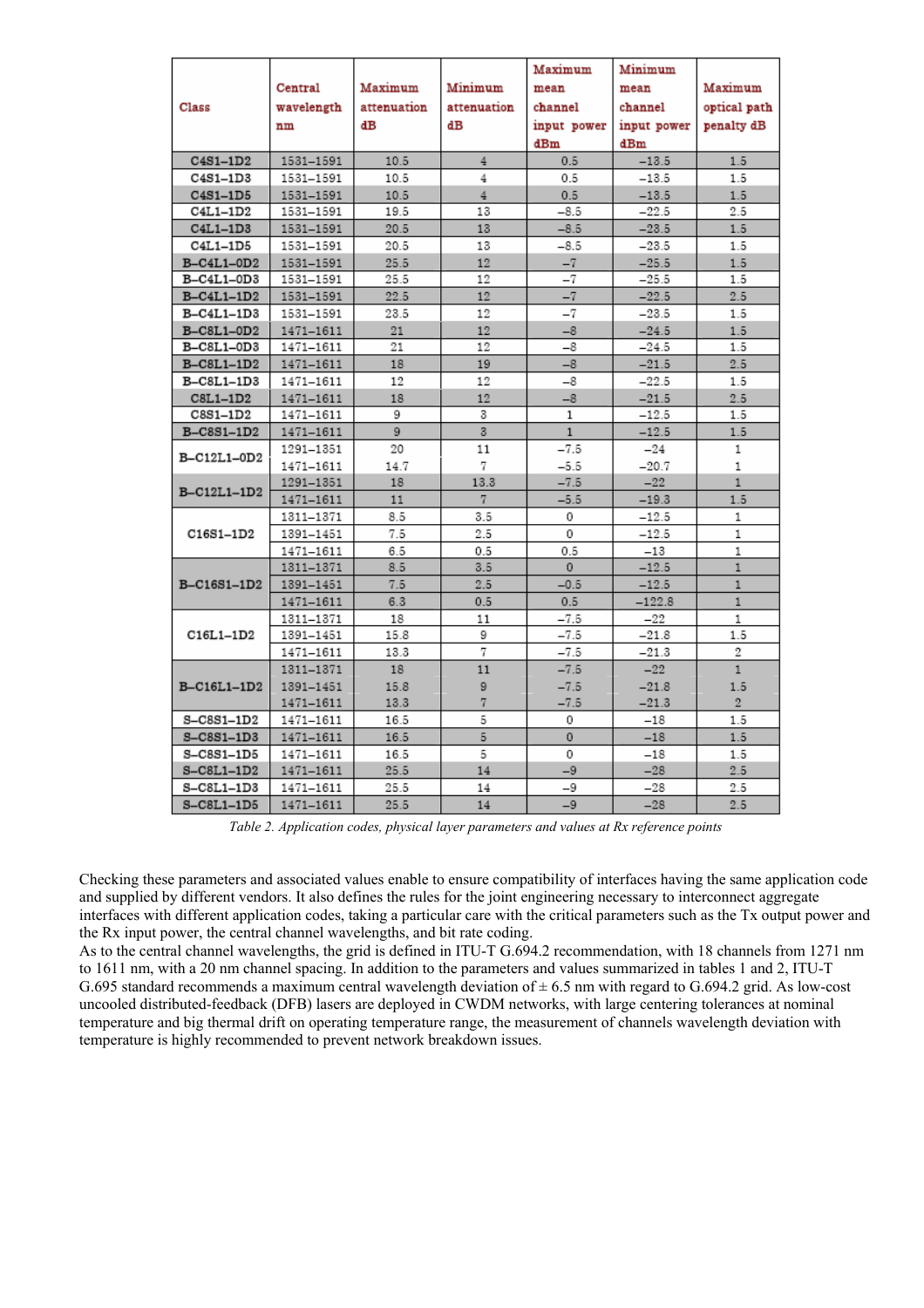## **Fast and easy assessment of CWDM networks**

To facilitate the verification of CWDM network compliancy with ITU-T G.695 recommendation, Anritsu has developed a dedicated CWDM test instrument, called Network Master Optical Channel Analyzer (OCA). The Network Master OCA is a field modular device designed to measure power and wavelength over the 18 CWDM channels, and to monitor their drift over time. Coming in a small, light and rugged handheld format, this easy to use instrument is particularly well adapted to help field technicians for installation, maintenance and troubleshooting of CWDM access networks.



*Figure 3. Network Master Optical Channel Analyzer* 

Providing a global vision of all the CWDM channels displayed in a graph or a table window on the large screen of the instrument, complemented with several drift functions to allow a long-term characterization of the channels, the Network Master OCA enables fast and reliable measurement of CWDM network parameters in every environment. The software interface has been carefully developed to ease the qualification of CWDM links, and will require quite no training to characterize a CWDM network at a glance.

In particular, alarm thresholds for all configurations defined in ITU-T G.695 recommendations are stored in the OCA for an easy Go / No Go testing. Figure 4 shows the interface of the [Settings / Alarms] menu, where can be activated the appropriate alarm thresholds at the CWDM network reference measurement point.



*Figure 4. [Settings / Alarms] menu on Network Master OCA* 

The application code of the network under test can be selected in the [Settings / Alarms] menu of the OCA. Red indicators will be then displayed in every graph and table displays, in accordance with the power and wavelength boundary values recommended by ITU-T G.695, as we can see on figure 5 hereafter.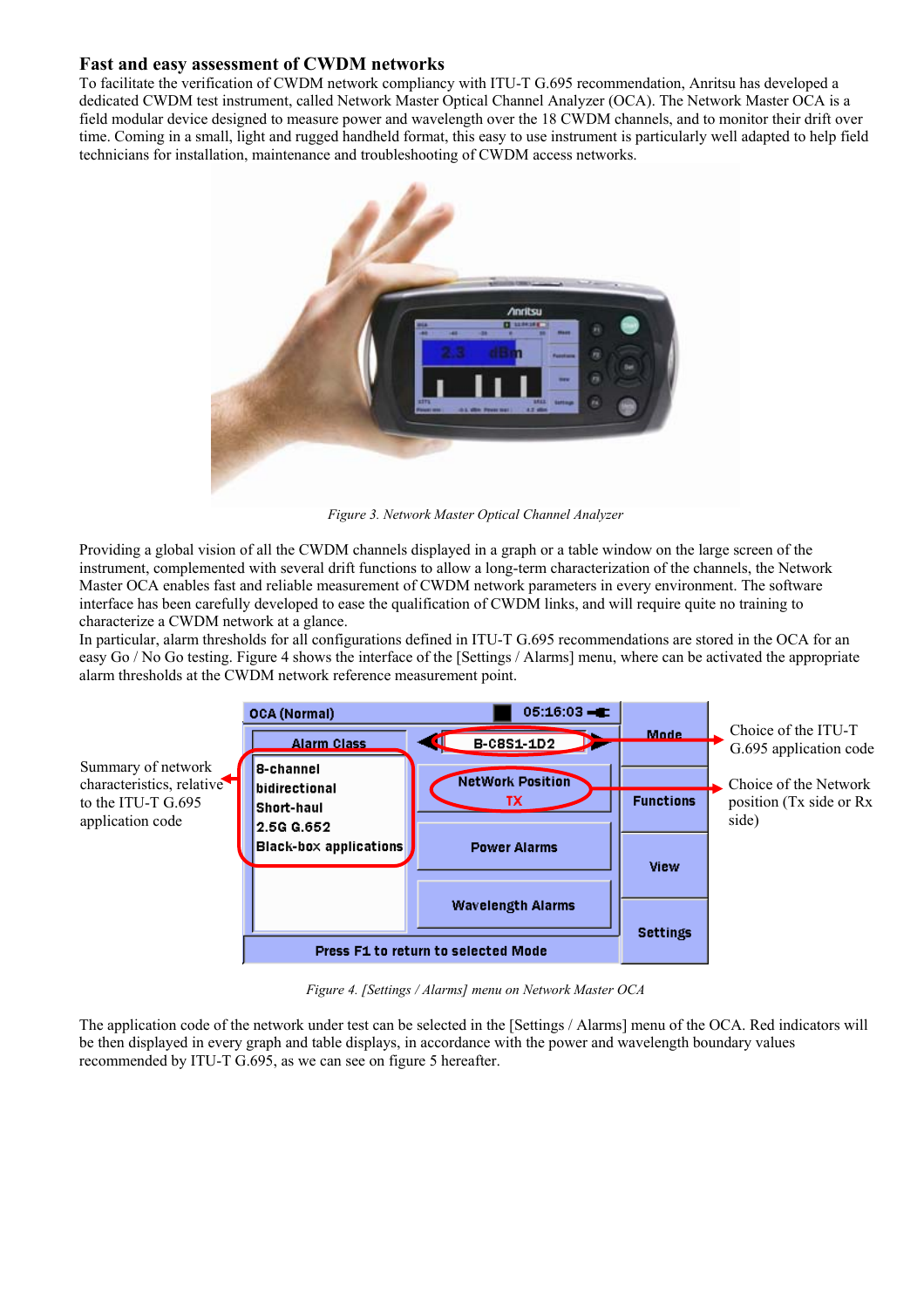

*Figure 5. Alarms indicators in the different OCA displays: [top, left]: normal graph display [top, right]: normal table display [bottom, left]: drift graph display [bottom, right]: 1-channel drift plot display* 

On the above figure, one channel was simulated out of the target values, according to B-C8S1-1D2 application code, at the beginning of the test, with an excessive power of  $+7$  dBm on a central wavelength of 1544.0 nm, out of the authorized band for the 1551nm CWDM channel. The detected channel power and wavelength values both appear in red on OCA graph and table displays. They are also displayed in alarm at the beginning of the drift test, and we can see on the OCA drift displays that the channel is going out of the alarm areas after a period, due to environmental changes for example. With these clear displays, the OCA can give the full picture of a CWDM network, both instantaneously and versus time, to facilitate the commissioning and the troubleshooting of the link.

All the alarms boundaries for the whole ITU-T G.695 application codes can be seen in the [Settings / Alarms] menu of the OCA, by selecting "Power Alarms" or "Wavelength Alarms" button. The maximum and minimum tolerated values are displayed in a table format, as we can see on figure 6. Operators can choose to change these alarms limits, to be more or less restrictive than the ITU-T standard. This can be done directly in the tables shown on figure 6.

| $08:34:30 - E$<br><b>OCA (Normal)</b> |              |           |        | <b>OCA (Normal)</b> |                |           |                  |    |                | $08:51:22 = 1$ |         |   |    |                |         |                  |        |     |             |
|---------------------------------------|--------------|-----------|--------|---------------------|----------------|-----------|------------------|----|----------------|----------------|---------|---|----|----------------|---------|------------------|--------|-----|-------------|
| Ch                                    | P < [dBm]    | P > [dBm] |        | Ch                  | P < [dBm]      | P > [dBm] | <b>Mode</b>      | Ch |                | WI[nm]         | dWl[nm] |   | Ch | WI[nm]         | dWl[nm] | <b>Mode</b>      |        |     |             |
|                                       |              |           |        | 10                  |                |           |                  |    | 1              |                |         |   | 10 |                |         |                  |        |     |             |
| $\overline{2}$                        |              |           | Ωľ     | 11                  | $-3.5$         | 4.0       |                  |    | $\overline{2}$ |                |         | ∇ | 11 | 1471.0         | 6.5     |                  |        |     |             |
| з                                     |              |           | Ω      | 12                  | $-3.5$         | 4.0       | <b>Functions</b> |    | з              |                |         | ☑ | 12 | 1491.0         | 6.5     | <b>Functions</b> |        |     |             |
| 4                                     |              |           | ⊽      | 13                  | $-3.5$         | 4.0       |                  |    | 4              |                |         | ☑ | 13 | 1511.0         | 6.5     |                  |        |     |             |
| 5                                     |              |           | ⊽      | 14                  | $-3.5$         | 4.0       |                  |    | 5              |                |         | ☑ | 14 | 1531.0         | 6.5     |                  |        |     |             |
| 6                                     |              |           | ⊽      | 15 <sup>1</sup>     | $-3.5$         | 4.0       | <b>View</b>      |    |                |                |         | 6 |    |                | ╔       | 15               | 1551.0 | 6.5 | <b>View</b> |
|                                       |              |           | ☑      | 16 <sup>1</sup>     | $-3.5$         | 4.0       |                  |    | 7              |                |         | ⊓ | 16 | 1571.0         | 6.5     |                  |        |     |             |
| 8                                     |              |           | ⊽      | 17                  | $-3.5$         | 4.0       |                  |    | 8              |                |         | ⊓ | 17 | 1591.0         | 6.5     |                  |        |     |             |
| $\overline{9}$                        |              |           |        | la ∏                | $-3.5$         | 4.0       | <b>Settings</b>  |    | 9              |                |         | ⊓ | 18 | 1611.0         | 6.5     | <b>Settings</b>  |        |     |             |
|                                       | <b>Apply</b> |           | Cancel |                     | <b>Default</b> |           |                  |    |                | <b>Apply</b>   | Cancel  |   |    | <b>Default</b> |         |                  |        |     |             |

*Figure 6. Power and wavelength alarms values relative to B-C8S1-1D2 application code, Tx side* 

Thanks to these alarms menu, operators can choose to compare their CWDM network performance with the target values defined in ITU-T recommendations, or to define their own criteria, depending on their architecture and objective.